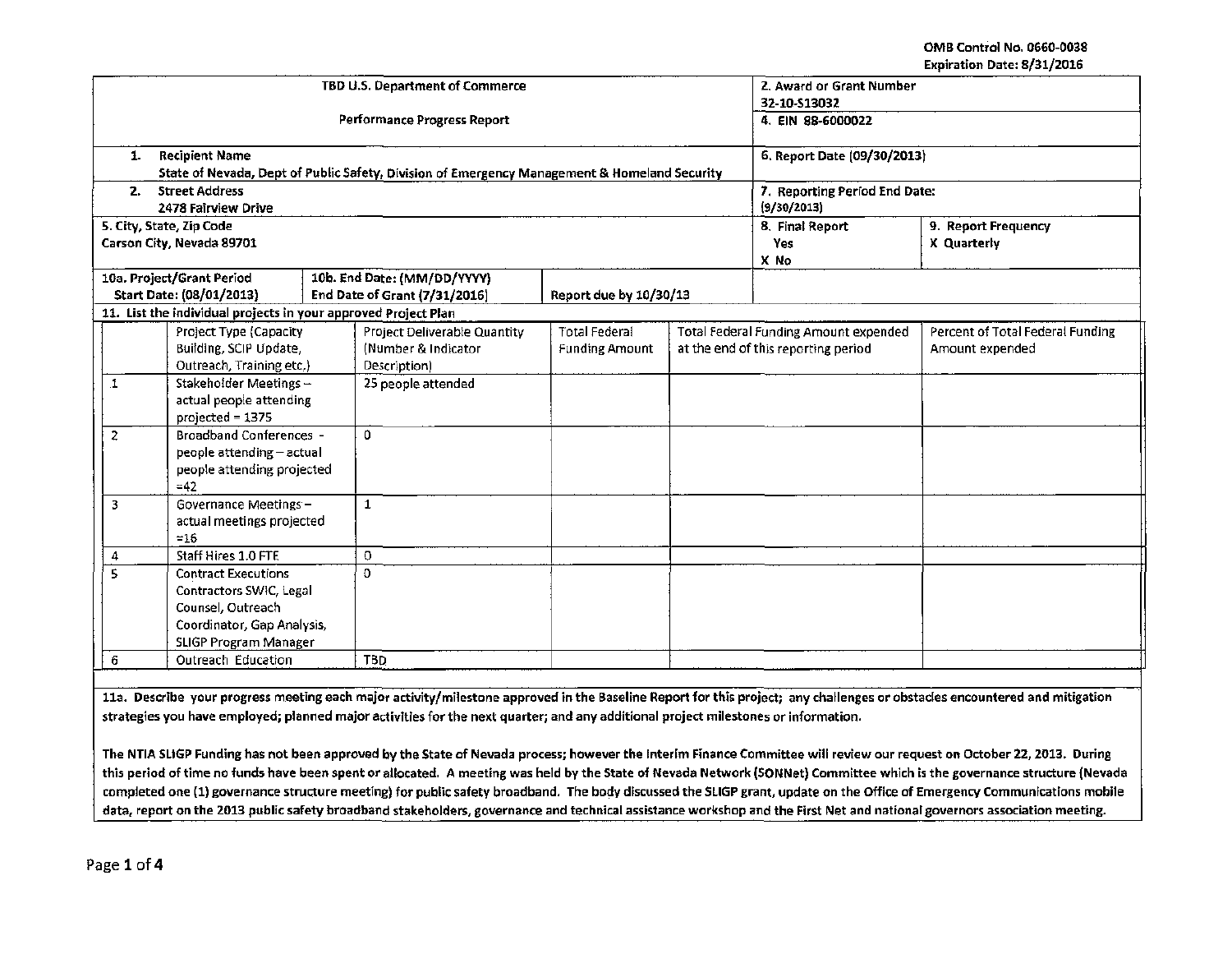11b. If the project team anticipates requesting any changes to the approved Baseline Report in the next quarter, describe those below. Note that any substantive changes to the Baseline Report must be approved by the Department of Commerce before implementation.

We project no major changes with the exception of requesting one position to be moved from personnel to contracts and combining the outreach costs with the program manager and adding outreach as a component. This will all be completed in a financial and program change request.

11c. Provide any other information that would be useful to NTIA as it assesses this project's progress.

*The State of Nevada DPS NDEM received the grant award Aug 28, 20l3 and requested the Nevada Interim Finance Committee review and approve the NT/A grant funds for expenditures. The anticipated approval date* is *October* 22, *20l3 and we expect* to start *spending funds* as *of November l, 20l3 or sooner* 

11d. Describe any success stories or best practices you have identified. Please be as specific as possible.

N/A

12. Personnel

1Za. If the project is not fully staffed, describe how any lack of staffing may impact the project's time tine and when the project will be fully staffed.

Project is not fully staffed with the 1.0 FTE, we will request a program change to change this position to a contract position as stated above however this has not been submitted therefore the position is listed as approved by NTIA

1Zb. Staffing Table

| ___<br>Title<br>Job<br>-----------------<br>______ | ----<br>__ | ssienec                                                          | Change |
|----------------------------------------------------|------------|------------------------------------------------------------------|--------|
| srant<br>Katu<br>.<br>.                            | 100%       | ' not hired<br>: assigned<br>- NG<br>_____________<br>___<br>___ |        |

Add Row Remove Row

13. Subcontracts {Vendors and/or Subrecipients)

13a. Subcontracts Table -Include all subcontractors. The totals from this table must equal the "Subcontracts Total" in Question 14f.

| Name  | Subcontract Purpose | Type<br>(Vendor/Subrec.)      | RFP/RFQ<br>Issued<br>(Y/N) | Contract<br>Executed<br>(Y/N) | Start<br>Date | <b>End Date</b> | <b>Total Federal</b><br><b>Funds Allocated</b> | Total Matching<br><b>Funds Allocated</b> | Project and % Assigned |
|-------|---------------------|-------------------------------|----------------------------|-------------------------------|---------------|-----------------|------------------------------------------------|------------------------------------------|------------------------|
| SWIC. | <b>SWIC Duties</b>  | Good of the State<br>Contract |                            |                               | 11/1/13       | 7/31/16         | 319,680                                        | 79,920                                   | 0%                     |

Page 2 of 4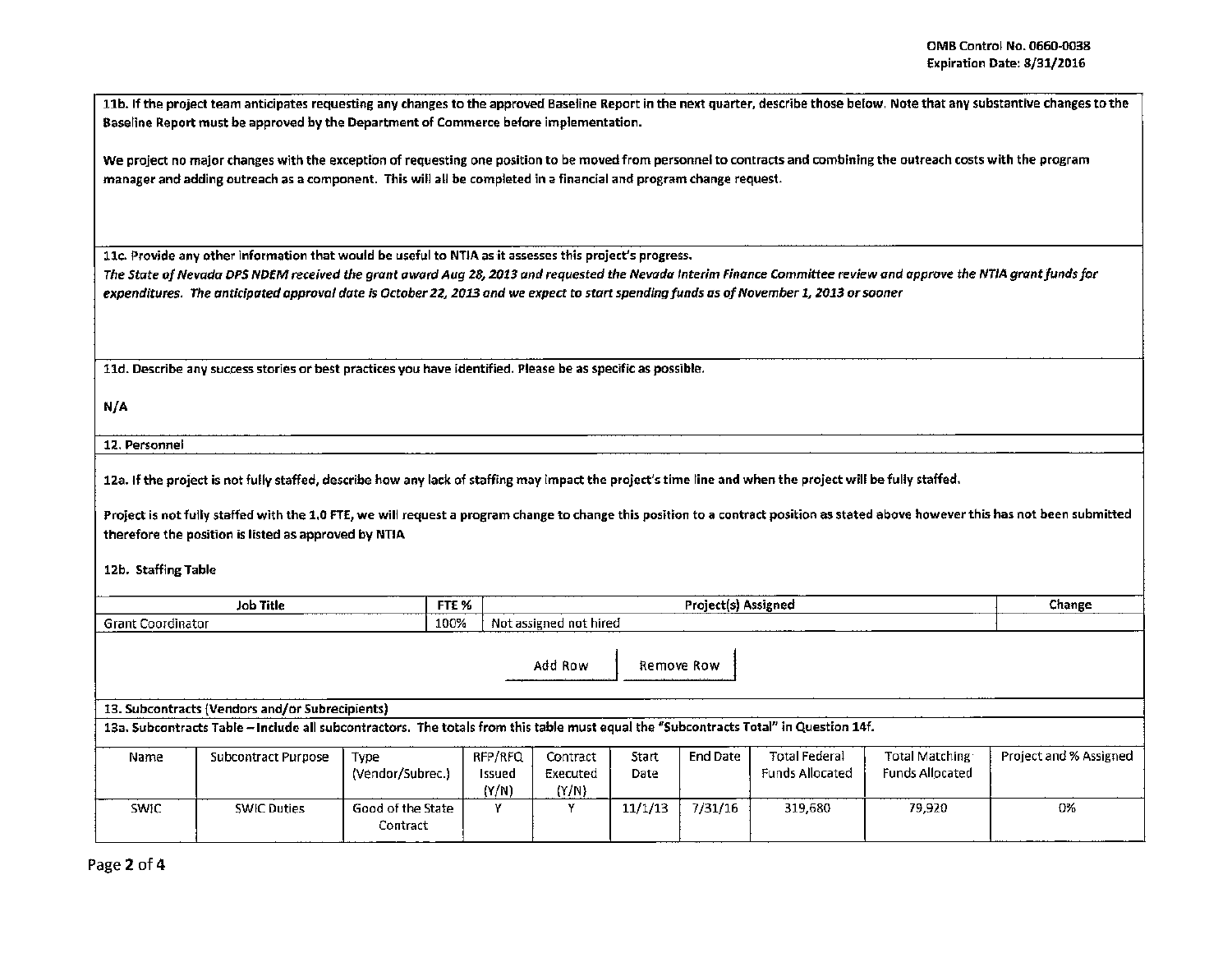| <b>SLIGP Project</b><br>Manager                                                                               | Manage SLIGP<br>Programmatic                                                |                                                                                | Contract                 | N                 | N                   | 2/1/14  | 7/31/16                                           | 432,324                        | 108,081 | 0%                                                                                                                                                                                   |  |  |
|---------------------------------------------------------------------------------------------------------------|-----------------------------------------------------------------------------|--------------------------------------------------------------------------------|--------------------------|-------------------|---------------------|---------|---------------------------------------------------|--------------------------------|---------|--------------------------------------------------------------------------------------------------------------------------------------------------------------------------------------|--|--|
| Outreach<br>Coordinator                                                                                       | <b>Outreach Activities</b>                                                  |                                                                                | Contract                 | N                 | N                   | 2/1/14  | 7/31/16                                           | 90,000                         | 22,500  | 0%                                                                                                                                                                                   |  |  |
| Legal Counsel                                                                                                 | <b>Attorney for Process</b><br>and MOU                                      |                                                                                | Sub-Grant                | N                 | N                   | 11/1/13 | 7/31/16                                           | 159,192                        | 39,798  | 0%                                                                                                                                                                                   |  |  |
| Gap Analysis<br>MOU                                                                                           | MOU for partners                                                            |                                                                                | Contract                 | N                 | N                   | 2/1/14  | 7/31/16                                           | 450,000                        | 112,500 | 0%                                                                                                                                                                                   |  |  |
|                                                                                                               |                                                                             |                                                                                |                          |                   |                     |         | Total                                             | 1,451,196                      |         |                                                                                                                                                                                      |  |  |
| Add Row<br>Remove Row                                                                                         |                                                                             |                                                                                |                          |                   |                     |         |                                                   |                                |         |                                                                                                                                                                                      |  |  |
|                                                                                                               | 13b. Describe any challenges encountered with vendors and/or subrecipients. |                                                                                |                          |                   |                     |         |                                                   |                                |         |                                                                                                                                                                                      |  |  |
| $N/A - None$                                                                                                  |                                                                             |                                                                                |                          |                   |                     |         |                                                   |                                |         |                                                                                                                                                                                      |  |  |
| 14. Budget Worksheet                                                                                          |                                                                             |                                                                                |                          |                   |                     |         |                                                   |                                |         |                                                                                                                                                                                      |  |  |
| Columns 2, 3 and 4 must match your current project budget for the entire award, which is the SF-424A on file. |                                                                             |                                                                                |                          |                   |                     |         |                                                   |                                |         |                                                                                                                                                                                      |  |  |
|                                                                                                               |                                                                             | Only list matching funds that the Department of Commerce has already approved. |                          |                   |                     |         |                                                   |                                |         |                                                                                                                                                                                      |  |  |
| Project Budget Element (1)                                                                                    |                                                                             | Federal Funds                                                                  | <b>Approved Matching</b> |                   | <b>Total Budget</b> |         | <b>Federal Funds</b>                              | <b>Approved Matching Funds</b> |         | Total Funds Expended (7)                                                                                                                                                             |  |  |
|                                                                                                               |                                                                             | Awarded (2)                                                                    | Funds (3)                |                   | (4)                 |         | Expended (5)                                      | Expended (6)                   |         |                                                                                                                                                                                      |  |  |
| a. Personnel Salaries                                                                                         |                                                                             | 147,000                                                                        |                          | 345,000           | 492,000             |         | 0                                                 | 0                              |         | $\mathbf 0$                                                                                                                                                                          |  |  |
| b. Personnel Fringe Benefits                                                                                  |                                                                             | 65,415                                                                         |                          | 153,528           | 218,943             |         | 0                                                 | 0                              |         | 0                                                                                                                                                                                    |  |  |
| c. Travel                                                                                                     |                                                                             | 185,061                                                                        |                          | 0                 | 188,060             |         | 0                                                 | 0                              |         | 0                                                                                                                                                                                    |  |  |
| d. Equipment                                                                                                  |                                                                             | 0.                                                                             |                          | 0                 | 0                   |         | 0                                                 | 0                              |         | 0                                                                                                                                                                                    |  |  |
| e. Materials/Supplies                                                                                         |                                                                             | 29,626                                                                         |                          | 0                 | 20,627              |         | 0                                                 | 0                              |         | 0                                                                                                                                                                                    |  |  |
| f. Subcontracts Total                                                                                         |                                                                             | 1,472,796                                                                      |                          | 0<br>$\mathbf{0}$ | 1,451,196           |         | 0                                                 | 0                              |         | 0<br>o                                                                                                                                                                               |  |  |
| g. Other                                                                                                      |                                                                             | 72,768                                                                         |                          | 498,528           | 100,368             |         | $\overline{0}$<br>0                               | 0                              |         | 0                                                                                                                                                                                    |  |  |
| h. Total Costs                                                                                                |                                                                             | 1,972,666<br>75%                                                               |                          | 25%               | 2,471,194<br>100%   |         | 80%                                               | 0<br>20%                       |         | 100%                                                                                                                                                                                 |  |  |
| i. % of Total                                                                                                 |                                                                             |                                                                                |                          |                   |                     |         |                                                   |                                |         | 15. Certification: I certify to the best of my knowledge and belief that this report is correct and complete for performance of activities for the purpose(s) set forth in the award |  |  |
|                                                                                                               |                                                                             |                                                                                |                          |                   |                     |         |                                                   |                                |         |                                                                                                                                                                                      |  |  |
| documents.                                                                                                    |                                                                             |                                                                                |                          |                   |                     |         |                                                   |                                |         |                                                                                                                                                                                      |  |  |
| 16a. Typed or printed name and title of Authorized Certifying Official                                        |                                                                             |                                                                                |                          |                   |                     |         | 16c. Telephone (area code, number, and extension) |                                |         |                                                                                                                                                                                      |  |  |